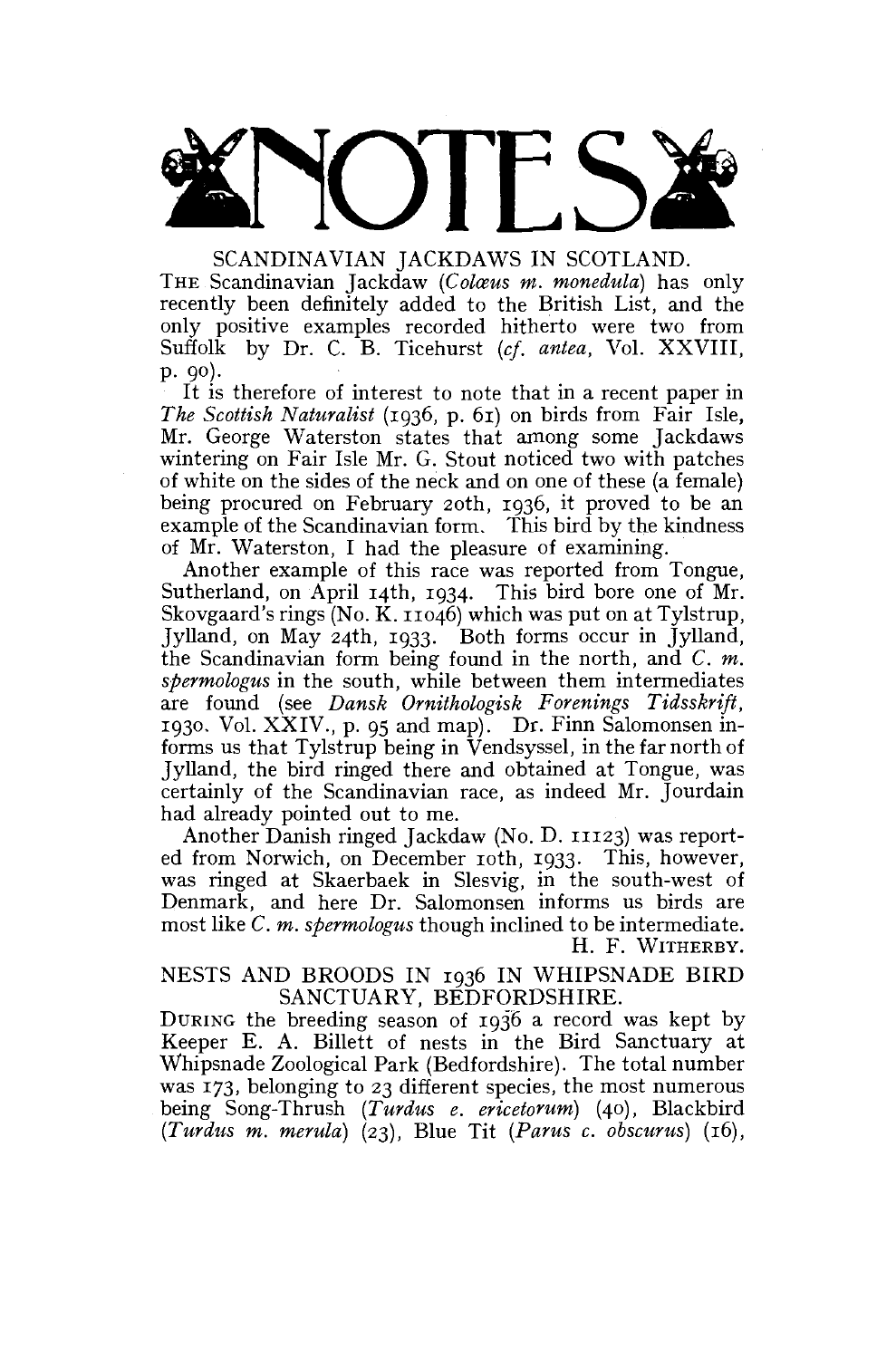Chaffinch *(Fringilla c. ccelebs)* (13), Greenfinch *(Chloris ch. chloris)* (12), Great Tit *(Parus m. newtoni)* (11), and House-Sparrow *(Passer d. domesticus)* (10), while the most notable were single nests of the Wood-Warbler *(Phylloscopus s. sibilatrix),* Garden-Warbler *(Sylvia borin),* Tree-Creeper *(Certhia f. britannica),* Turtle-Dove *(Streptopelia t, turtur)*  and Marsh-Tit *(Parus p. dresseri).* 

The area of the Sanctuary is about 5.9 acres, thus the density of breeding pairs is extremely high, viz., over 29 to the acre : 42 of the nests were in nesting boxes, of which more than 130 are provided, and here a record was kept of numbers of eggs laid and of young hatched and fledged. The following table shows the results for nests of the Blue Tit. Great Tit and Starling (excluding those in which no eggs were laid), together with the total for all species (with some exceptions) ; and also excluding Wrens which could not be examined.

It will be seen that the percentage of hatching and fledging is rather high. It is proposed to continue the work during the coming year, after which a more detailed analysis will be made.

TABLE I.—HATCHING AND FLEDGING RECORD. NESTBOXES IN WHIPSNADE'SANCTUARY.

|                           |                  |                 |                  |                  | AVERAGE PER NEST. |                      |     |
|---------------------------|------------------|-----------------|------------------|------------------|-------------------|----------------------|-----|
|                           | Nests<br>Laid in | Eggs<br>Laid    | Young<br>Hatched | Young<br>Fledged |                   | Laid Hatched Fledged |     |
| Blue Tit.<br>No.          | 15               | $130*$          | 99               | 93               | 8.7               | 6.6                  | 6.2 |
| Percentage<br>$\ddotsc$   |                  | 100             | 76.2             | 71.5             |                   |                      |     |
|                           |                  |                 | 100              | 93.8             |                   |                      |     |
| Great Tit.<br>No          | 10               | 65 <sup>†</sup> | 56               | 50               | 6.5               | 5.6                  | 5.0 |
| Percentage<br>$\ddotsc$   |                  | 100             | 86.1             | 76.9             |                   |                      |     |
|                           |                  |                 | 100              | 89.4             |                   |                      |     |
| Starling.<br>$No. \ldots$ | 9                | 47              | 38               | 38               | 5.2               | 4.2                  | 4.2 |
| Percentage<br>$\ddotsc$   |                  | <b>TOO</b>      | 80.8             | 80.8             |                   |                      |     |
|                           |                  |                 | 100              | 100              |                   |                      |     |
| All<br>species<br>using   |                  |                 |                  |                  |                   |                      |     |
| nesting boxes No          | 38               | 265             | 210              | 196              | 7.0               | 5.5                  | 5.2 |
| Percentage<br>$\ddotsc$   |                  | 100             | 79.3             | .74.0            |                   |                      |     |
|                           |                  |                 | 100              | 93.3             |                   |                      |     |

•Including three nests containing 22 eggs, deserted before hatching or prolonged incubation.

fWithout any deserted nests.

JULIAN S. HUXLEY.

## WATER-PIPIT IN KENT.

WHILE walking along the sea wall on Stoke Saltings, Kent, on November 1st, 1936, I saw a Water-Pipit *(Anthus s.*  spinoletta). The note of the bird was what first struck me, as it was slightly sharper and possibly quicker than that of the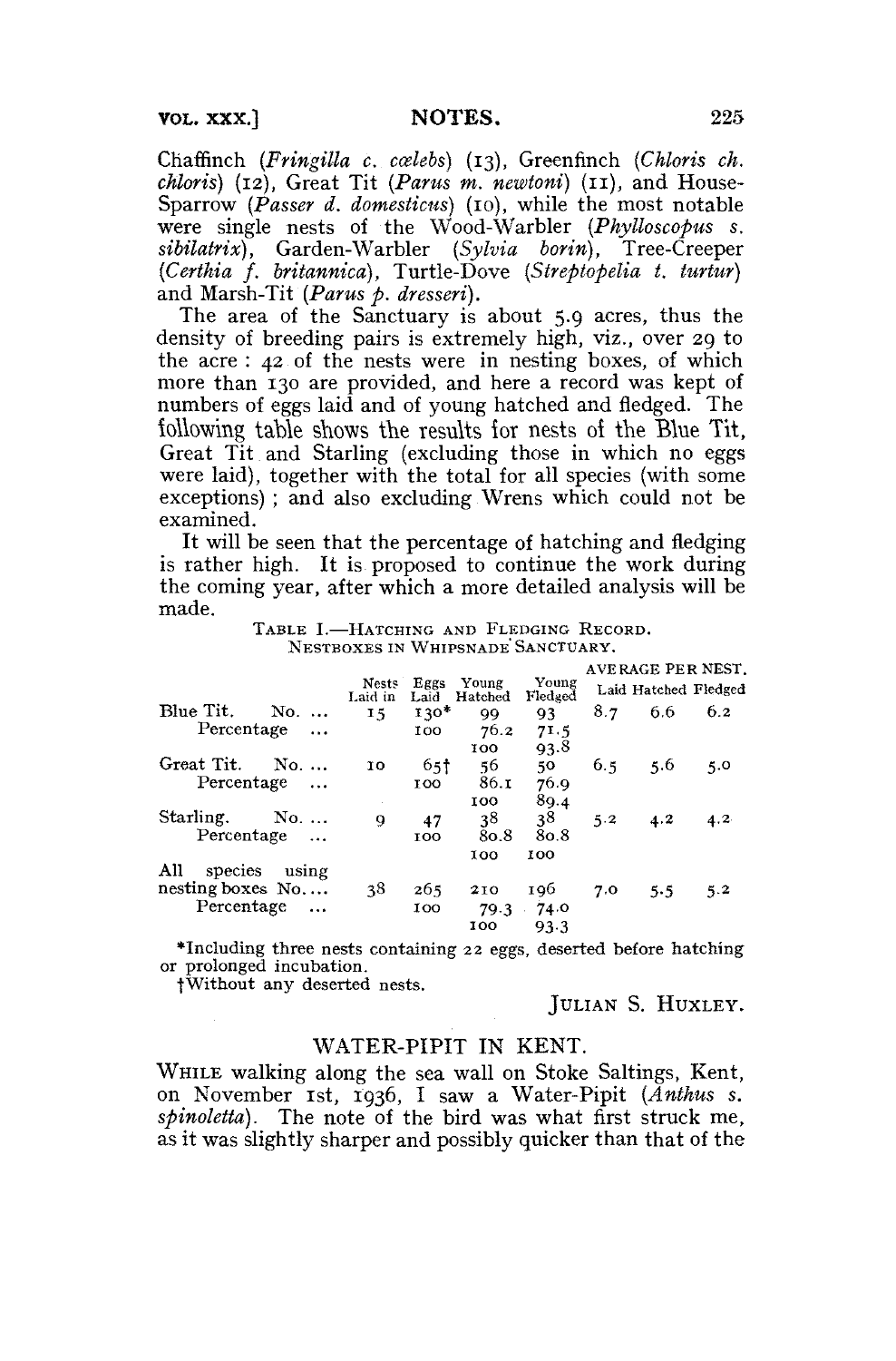Rock-Pipit. Though generally like a Rock-Pipit, the white marks on the two outer tail-feathers were quite noticeable, as well as the dark legs, I may mention that I became acquainted with the bird in the Pyrenees.

### CONTINENTAL GOLDEN-CRESTED WREN IN LANARKSHIRE.

A MALE Golden-crested Wren obtained near Carmunnock, Lanarkshire, on February 17th, 1935, during a rush of migrants, would seem to be referable to the Continental race *Regulus r. regulus,* owing to the grey tint of the hind-neck and mantle.

The specimen was unfortunately too badly damaged to be preserved, but I was able to make a good comparison with several of the British form obtained at the same time.

This, therefore, constitutes the first record for Lanarkshire. PHILIP A. CLANCEY.

# THE BOOTED WARBLER ON FAIR ISLE. A NEW BRITISH BIRD.

ON September 3rd, 1936, George Stout obtained on Fair Isle, a Warbler which afterwards proved to be the Booted-Warbler *{Hippolais caligata)* a species which hitherto has never been recorded in the British Islands. This bird was obtained on a day of moderate S.E. wind, the weather on the preceding day being light east wind. It was the forerunner of a small rush of such species as Blue-headed Wagtails, a Northern Bullfinch, Bluethroats, Barred Warblers and Pied Flycatchers, which all appeared on September 4th.

This specimen which was a female, has a wing measurement of 57 mm. and a wing formula as follows :— 1st primary minute, 4.5 mm. longer than longest primary coverts ; 2nd primary between 6th and 7th primaries ; 3rd primary longest, being I mm. longer than 4th; 3rd, 4th and 5th emarginate. The bird has a white chin and throat with the breast slightly darker. Upper-parts, uniform dark fawn ; the tail and cheeks are of a slightly lighter shade. Light buff edges to primaries; small patch of white just noticeable above eye. Bill and legs, very dark horn colour.

The range of this species is given by Hartert, (Vögel pal. *Fauna,* Vol. I, p. 576) as follows : Breeds in eastern Russia, at least from Olonetz and Moscow to the Khirghiz Steppes, in west Siberia (Yenesei) to the Altai, Turkestan, Bokhara, Transcaspia, also in Kashmir. Winters in north and central India.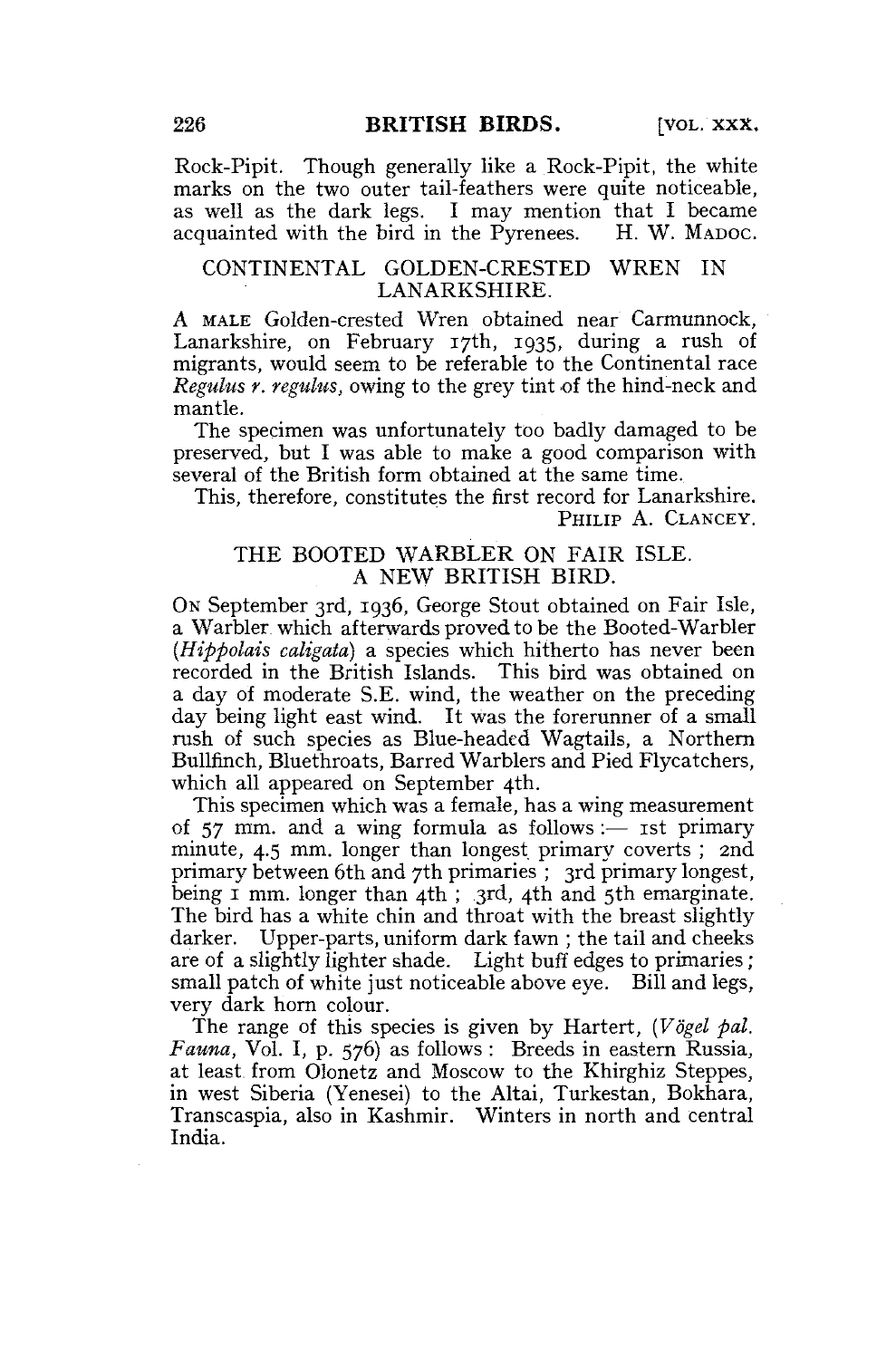We are greatly indebted to Messrs. N. B, Kinnear, H. F. Witherby and C. B. Ticehurst for independently establishing the identity of this specimen. GEORGE STOUT.

GEORGE WATERSTON.

# BLUETHROATS IN KENT AND SUSSEX.

ON September 18th, 1936, Mr. J. Tart of Dungeness, reported to me that he had seen a bird, quite close to, facing him, with a white throat, and a black mark on each side of it ; otherwise it reminded him of a Robin. Dr. N. F. Ticehurst was able to name this for him as a young Bluethroat *(Luscinia svecica).*  The night before there had been a rush of passage-migrants. I had spent the night at the lighthouse, and had ringed as many as ten young Pied Flycatchers *(Muscicapa h, hypolmca)* out of a total of sixteen birds ringed. On the night of September 2ist-22nd there was another rush, and in the morning there were many migrants in the gardens near the lighthouse. They were behaving in quite a different way to the majority of the migrants I had seen before. Instead of being found as rather wild birds among the bushes, they were very tame, feeding among the cabbages, etc. Among them was a Bluethroat in adult, full summer plumage, with a conspicuous white spot in the middle of the breast, and there was also a young bird.

From October 3rd-6th there was an adult Bluethroat in winter plumage, which had a drooping wing. These were all easily observed by waiting quietly for them to come out.

NORMAN H. JOY.

ON September 19th, 1936, my son, R. N. Ticehurst, and I were examining a line of gorse, broom and sloe bushes at the Midrips for migrants. We had seen a Chiffchaff *{Phylloscopus collybita)*  in a small garden and the beach was covered with scattered Meadow-Pipits (Anthus pratensis), that were waiting for a thick fog to lift, for when the sun came through at 10 a.m they at once began to move off in parties to the east, *i.e.,*  coastwise towards Dungeness In less than an hour they had practically all gone The bushes yielded nothing except a few resident Blackbirds, until we reached the last small patch of stunted sloe and rough herbage This held four birds, which at length revealed themselves as three Chiffchaffs and a larger and darker bird After some time the latter perched in the lower twigs of a sloe bush and gave us a clear view of its back at ten yards distance It was in size and shape a Robin, but of a uniform dark, grey-brown colour When it turned its head it showed a light yellowish white throat with a well-defined dark stripe down each side. It was clearly identical with an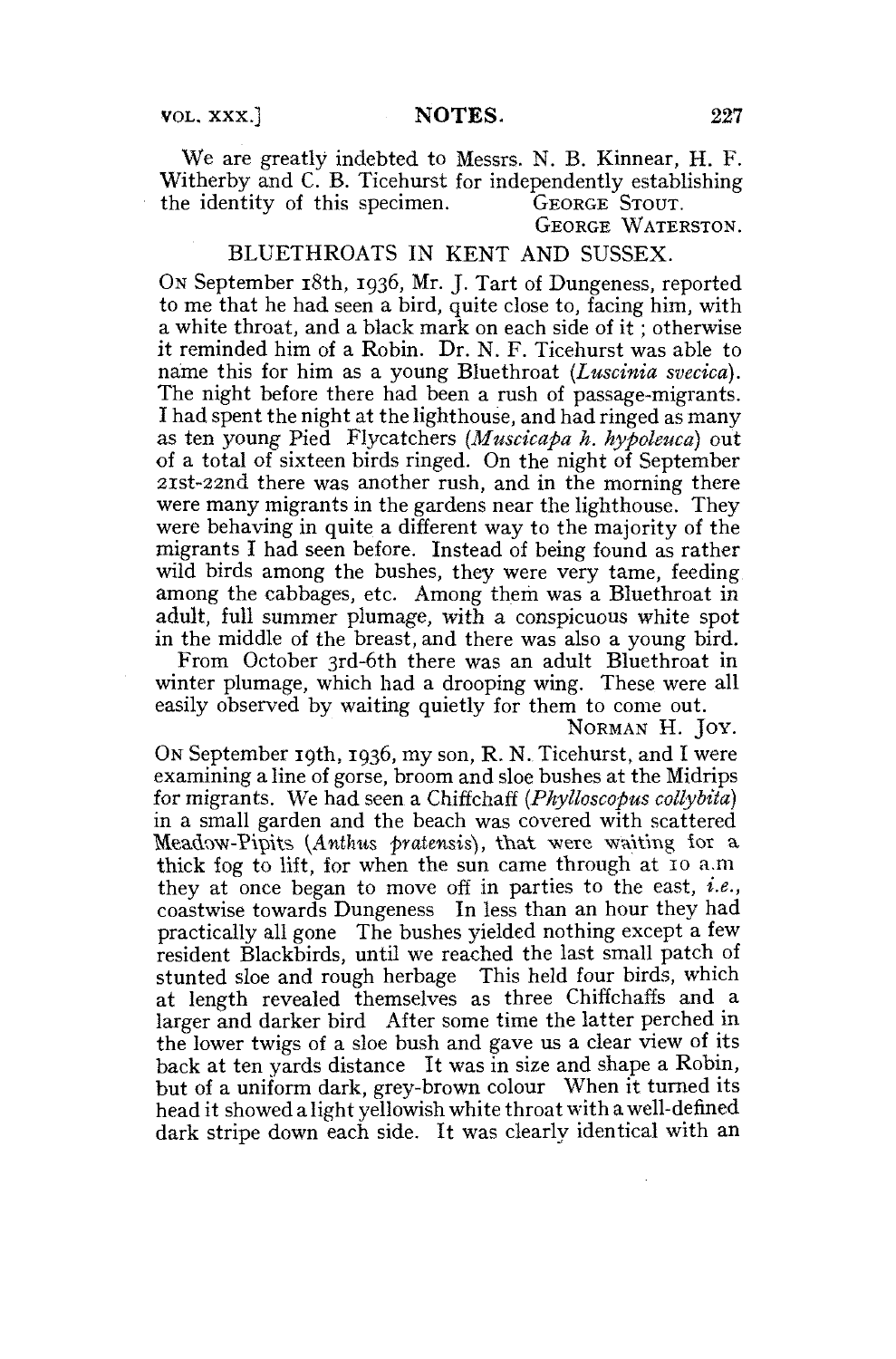unknown bird that Mr. Tart had described to me at Dungeness the day before. A few moment's thought established its identity as a juvenile Bluethroat. A minute or so later, as it flew away, it revealed the tawny-red basal half of its tail, which confirmed the diagnosis. Thirty years ago this bird was very familiar to me in Norway, but this was the first I had seen in England.

In the afternoon we went to the Hoppen Pits on Dungeness and examined the sallow bushes surrounding them. Nearly every bush held one or more Chiffchaffs and there was a sprinkling of Sedge-Warblers (A. schaenobaenus) and Common Whitethroats *(S. communis).* Amongst them was a second Bluethroat. This bird at first showed us the same back view, as the first had done, in the lower part of a bush, but soon obligingly flew out on to the shingle and gave us a splendid view of it at twenty-five yards range. It was clearly an adult female.

It will be interesting to learn whether Bluethroats have been more than usually numerous this year on the Norfolk coast, for they have *apparently* always been of very infrequent occurrence on the coasts of Kent and Sussex. The last one I have heard of before these was one that got up from the roadside at Brenzett in front of my son, H. F. Ticehurst, who was bicycling across Romney Marsh, on September 19th, 1934. As it dashed into the roadside hedge it gave him a clear view of its characteristic tail. N. F. TICEHURST.

ON September 22nd, 1936, I saw a Bluethroat *(Luscinia svecica)* at Eastbourne. This is the fourth that I have noted in over thirty years and, strange as it may seem, they have all been within a hundred yards of the same spot, which has nothing unusual about it. Houses are now rapidly approaching this spot and it will be interesting to see whether the Bluethroats will appear in future on adjacent ground or whether Eastbourne will become an abandoned route.

E. C. ARNOLD.

#### WHITE-TAILED EAGLE IN NORFOLK.

ON October 27th, 1936, I was walking in Gunton Park with Mr. F. R. Hoare and as we approached the Great Water we saw a large bird, which flew across the water and was immediately mobbed by masses of Rooks and Jackdaws. Ducks and Gulls were flying all round. We saw that the bird was much too large for a Buzzard. It then came right over us and we saw clearly its very powerful pale yellow bill. It only needed to see its legs to be able to identify it as a White-tailed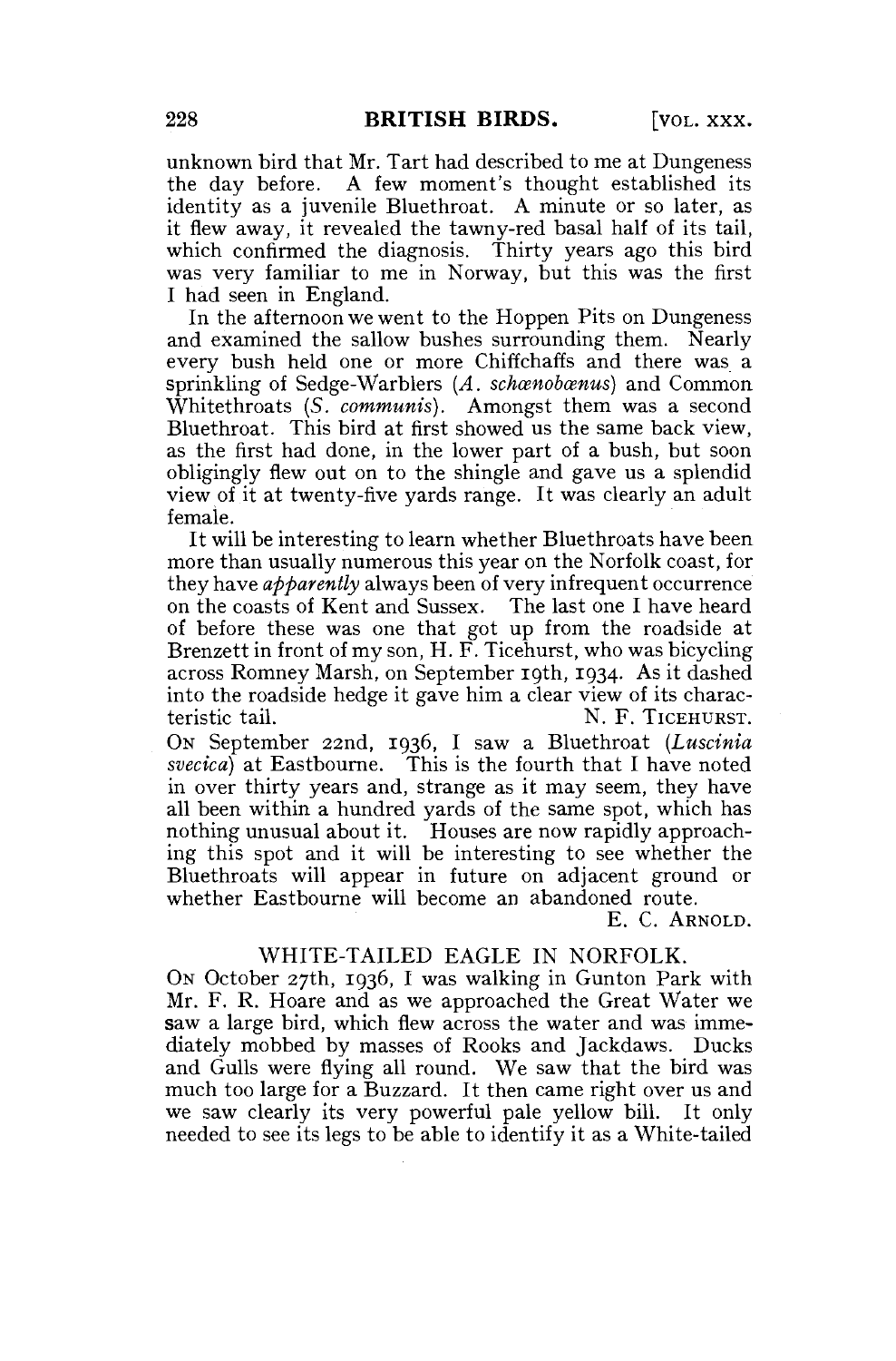Eagle *(Haliceetus albicilla).* We watched it for over 20 minutes and it often came so close as to be within easy shot. At last it made for a dead tree at the side of the lake, dropped its legs to perch, and we saw plainly that the tarsi were unfeathered. Its plumage was dull and rather ragged, the mantle being pale brown and mottled and the tail brownish and mottled with white, not barred. Its flight was slow and heavy, with primaries very splayed out and turned up. It was the largest Eagle I have ever seen; I know the Golden very well. I saw the bird again the following morning but it has not been seen since. The matrix of M. BARCLAY.

## HERON AND CATTLE.

WHILE in a marshy field near the River Wey between Pyrford and Ripley (Surrey) on October 4th, 1936, I saw a Heron *{Ardea cinerea)* alight among some cows about two hundred yards away. The cows were feeding and walking round the field. The Heron, as soon as the last cow had passed, started to run after it until it was amongst the herd again. Then it would stand for some minutes and perhaps stalk a few paces nearer one of the cows. At last I saw it strike into the grass and when it raised its bill could distinguish the yellow legs of a frog. A second later and it was off to a stream (or dyke) on the far side of the field. I could not see what happened there but the bird was only absent about a minute when it re-appeared and settled down again amongst the cows. This happened no less than four times in about an hour, and on two more occasions I saw it strike when it did not carry off a victim, but either was mistaken or the object was small enough to be eaten on the spot. D. G. PUMFRETT.

# *PUFFINUS KUHLII* OFF THE SUSSEX COAST.

WHILST travelling on the day boat from Dieppe to Newhaven on September 21st, 1936, I watched a large Shearwater about half an hour before reaching Newhaven. Being familiar with *Puffinus kuhlii* in the East Mediterranean I recognized it at once as some form of Great Shearwater. The large size, long tapering wings and contrasting brown upper- and white under-surfaces were diagnostic. Careful observation failed to show any white area over the tail and the head did not contrast markedly with the back—the distinctive characters of *Puffinus gravis,* the Great Shearwater usually stated to be numerous off the British coasts. In fact, I could not distinguish this individual from birds seen in the Mediterranean.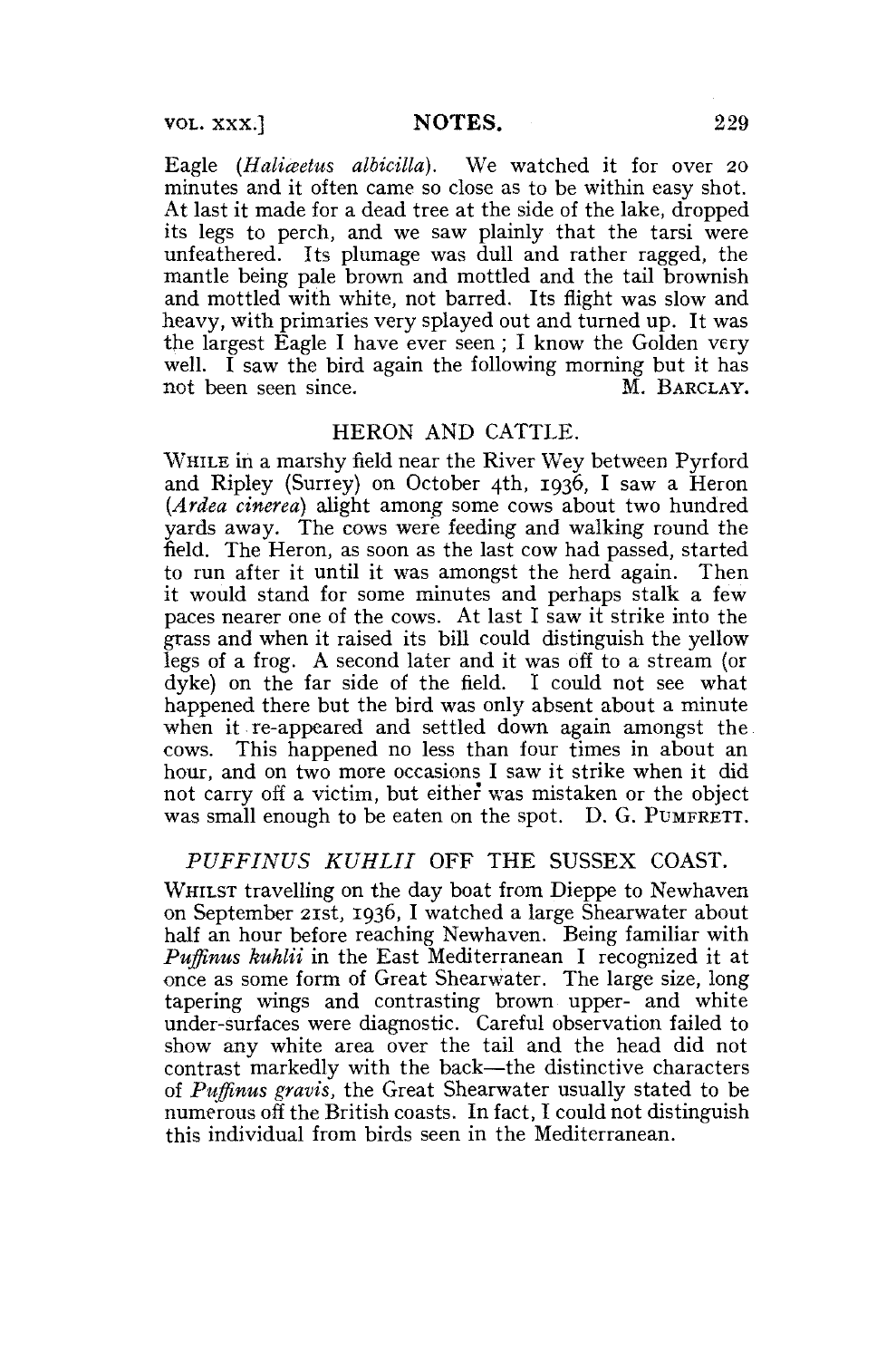I have since consulted a paper by Wynne-Edwards (" Distr. Bds. in N. Atlantic *"—Proc. Boston Soc. N.H.* 1935, XL., iv., pp. 233-346) in which it is stated that *P. gravis* keeps to the West of Ireland and Scotland and that Great Shearwaters seen commonly in September between Brittany and Devon or Cornwall are most probably referable to *P. kuhlii,* presumably to the North Atlantic *P.k. borealis.* In view of this it is quite evident that the bird which I observed was an example of *Puffinus kuhlii.* 

It is to be hoped that anyone crossing the Channel will look for Great Shearwaters with a view to obtaining additional evidence upon the point. The figures in the paper cited above will be found of the greatest value in distinguishing *P. gravis*  CHARLES M. N. WHITE.

#### UNUSUAL NUMBERS OF LITTLE STINTS.

IN addition to the notes published under this heading in our last issue (p. 195) we have received those printed below. Further notes are not required unless they refer to unusual numbers or localities.

ORKNEY.—Three at Skaill Bay on September 13th, four at the same place on the 20th, two about same date at Tankerness and one at Orphir. (A. Wood).

EAST LOTHIAN.—Two at Aberlady Bay on September 4th and 5th, and two on October 2nd. (D. I. Molteno.)

YORKSHIRE.—About six at White Holm Reservoir, Blackstone Edge {1,250 ft.) on September 13, dwindling in number subsequently until only one, with damaged wing, was left. The Little Stints were in company with eight to ten Curlew-Sandpipers and during August and September, a Rufi and several Sanderlings and Turnstones were among the waders seen at the same place. (Walter Greaves).

LINCOLNSHIRE.—One near Tetney Haven on September 1st and then almost daily in varying numbers up to sixteen, until October 1st when last seen. (Bernard A. Pye).

DEVONSHIRE.—Ten to fifteen viewed at very close quarters at Axmouth, near Seaton on October 18th. (Arthur Adams).

GLAMORGAN.—One at Aberthaw on October 22nd. (John G.Williams).

## GLAUCOUS GULL IN DENBIGHSHIRE.

ON October 20th, 1936, after a strong northerly gale there was an immature Glaucous Gull *(Larus hyperboreus)* at Llandulas, Denbighshire. When I first saw the bird it was resting on the shingle in a group of Herring and Great Black-backed Gulls. The notes I made at the time were : Size corresponding with that of Great Black-back, colour a uniform light buff with entire absence of black on tail and primaries and the almost owl-like appearance lent by the rounded wings as the bird rose. The contract of the contract of the MITCHELL.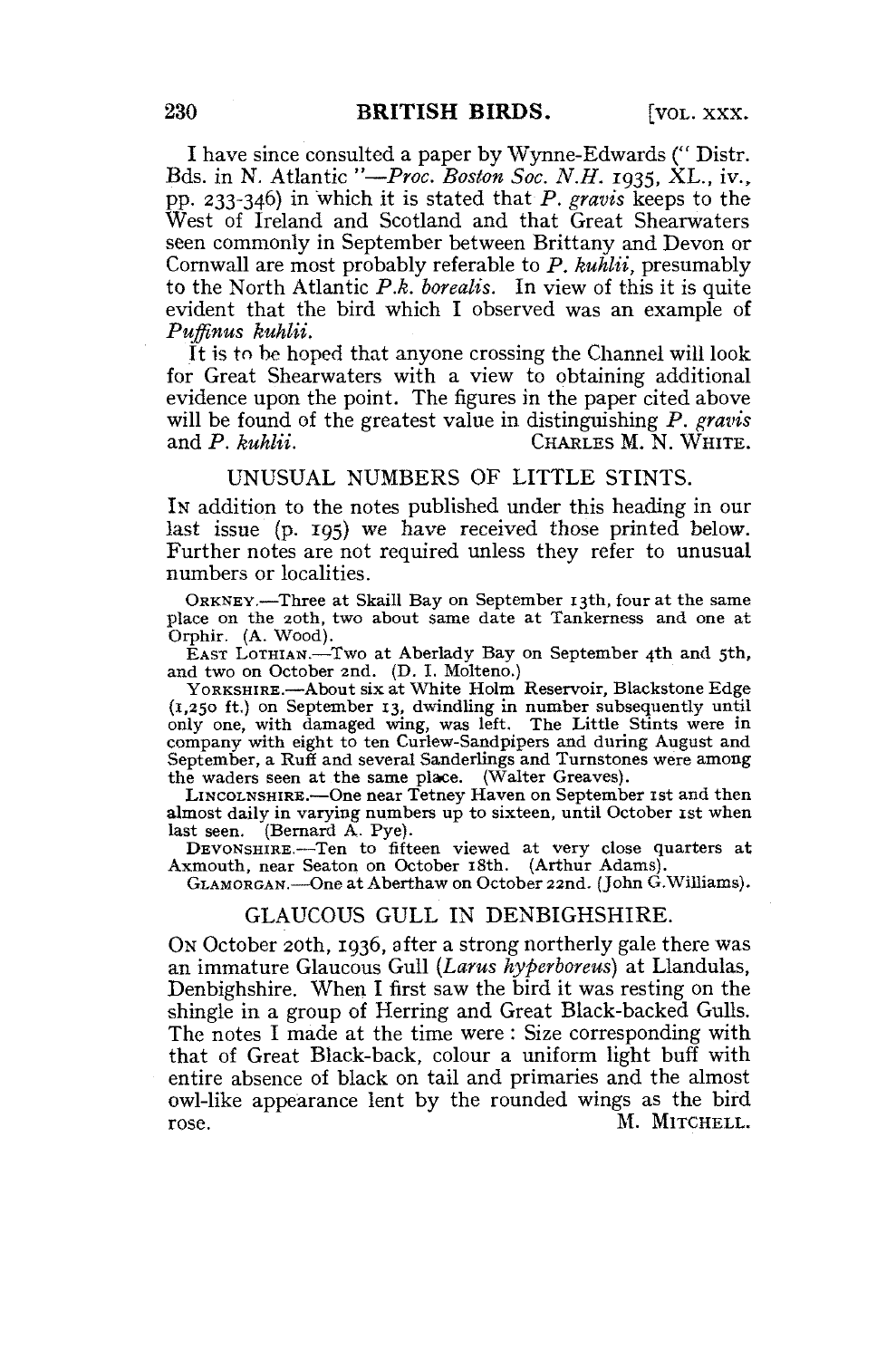RARE BIRDS IN FAIR ISLE.—Mr. G. Waterston gives details *(Scot. Nat.,* 1936, pp. 61-64) of a number of interesting birds, which have occurred in Fair Isle and have not hitherto been recorded. Amongst these we may mention the following:—

TAWNY PIPIT *(Anthns c. campestris)*.—One is recorded as having been obtained in the spring of 1933 and another (a first winter bird) got on October 8th, 1935, is now in the Royal Scottish Museum, The bird had not previously been recorded for Scotland.

AQUATIC WARBLER *(Acrocephalus paludicola).*—One was obtained on October 4th, 1935.

REDWING *(Turdus musicus Icoburni),*—In the summer of 1935 a pair reared two young on the island and Mr. G. Stout is convinced that these were of the Iceland form but none were examined in the hand. Mr. Stout is familiar with the typical bird and has correctly identified an example of the Iceland race taken in the winter of 1935-6.

BLACK-BELLIED DIPPER *(Cinclus c. cinclus).*—A female was got on March 30th, 1934.

GARGANEY *(Anas qnerquednla).*—A pair in spring, 1935.

KING-EIDER *(Somateria spectabilis).*—An adult male shot on December 11th, 1935.

SURF-SCOTER *(Oidemia perspicillata).*—One washed up in the winter of 1934 was identified as of this species by Mr. George Stout, who also states that he has seen " numbers " of these birds in Sumburgh Voe. One was also seen at the North Haven on February,8th, 1936.

PRATINCOLE (Glareola pratincola). One is recorded for May, 1934, on Mr. G. Stout's authority and another for May, 1935, but without details.

LITTLE GULL *(Larus minutus).*—One identified by Mr, G. Stout in June, 1934.

SCANDINAVIAN LESSER BLACK-BACKED GULL *{Larus f. fuscus).*— Stated by Mr. G. Stout to occur on autumn passage.

IVORY-GULL *{Pagophila eburma).*—One identified by Mr. G. Stout 011 December 28th, 1933.

It is also mentioned that a Goldfinch was seen on September 9th, 1929, a Skylark, which appears to be a rather aberrant example of *Alau&a a. intermedia* was obtained on November 3rd, 1935, and an adult White-tailed Eagle passed over the island on September i8th, 1935.

GREAT GREY SHRIKES IN SURREY AND DERBYSHIRE.—Mr. Howard Bentham informs us that he saw a Great Grey Shrike *(Lanius excubitor)* on Walton Heath on October 24th, 1936. Another has been reported to us by Miss D. Steinthal, who, with Miss V. Maynard, watched the bird for about half an hour near Little Pond, Frensham, on November 1st. Mr. L. S. V. Venables also writes us that he saw a Great Grey Shrike, perhaps the same bird as the last mentioned, to the south of Frensham Common on November 8th.

Mr. R. E. Knowles informs us that one was seen in January, 1936, by Mr. B. R. S, Pemberton at Alstonfield, Derbyshire. BLACK REDSTART IN SURREY.—Mr. L. S. V. Venables informs us that he saw a Black Redstart (Phanicurus o. *gibraltariensis)* on November ioth, 1936, on the outskirts of Frensham Common,